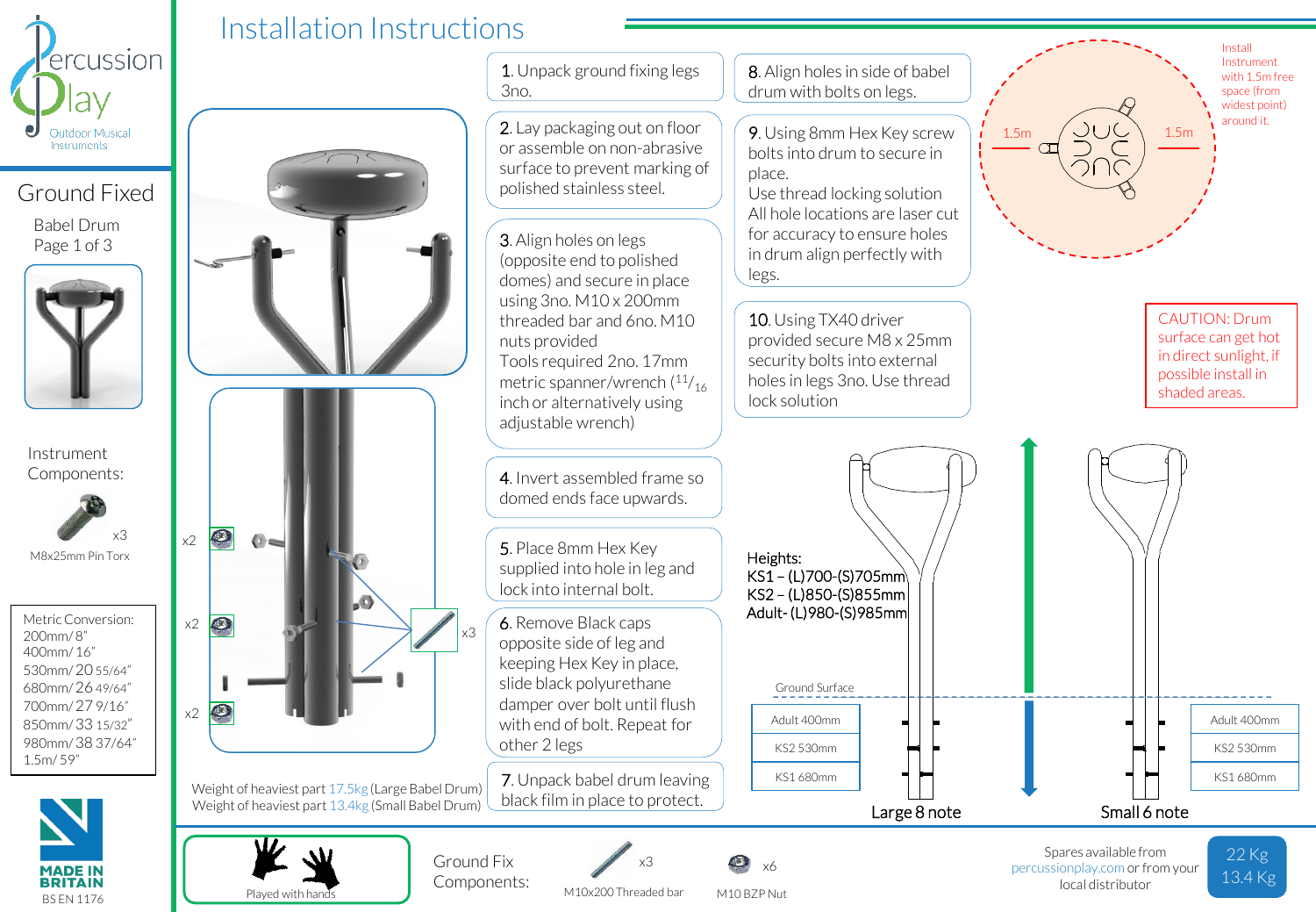

## Ground Fixed

Babel Drum Page 2 of 3



Instrument Components:



Thread Lock Solution Required